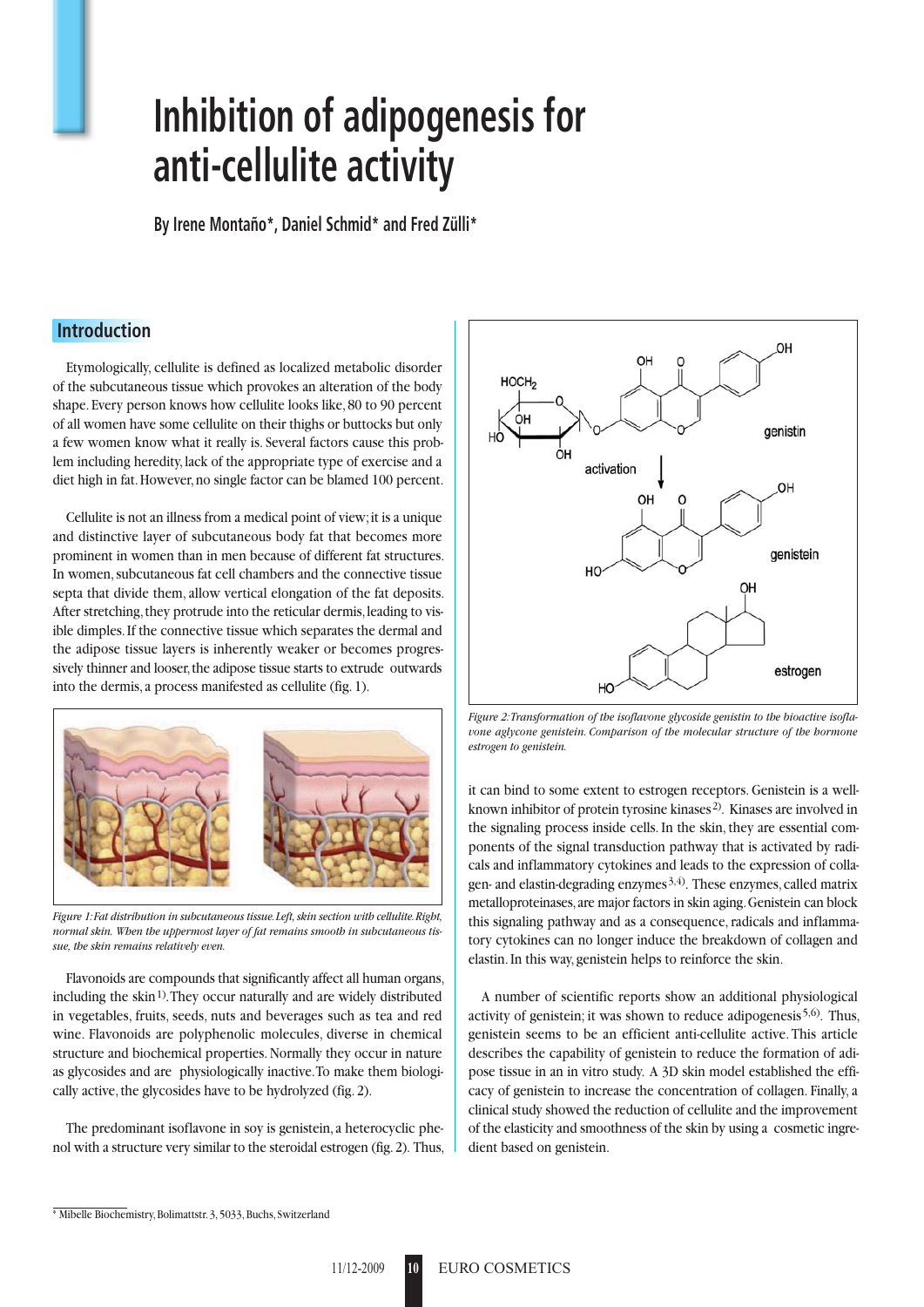

## **SHARED VALUES - SHARED SUCCESS**

**Brenntag Personal Care Deutschland** folgt kontinuierlich einem Ziel: für Ihre Produkte die weltweit innovativsten Rohstoffe und Marketingkonzepte zu finden. Dabei ist die gezielte Auswahl erstklassiger Qualitätsmarken für uns selbstverständlich.

#### **Innovative Lösungen für Sie**

Unser Expertenteam unterstützt Sie bei der Optimierung Ihrer Formulierungen und kann dabei auf ein breites Produktportfolio und ausgeprägtes Fachwissen zurückgreifen.

#### **Schön, wenn man dieselbe Sprache spricht**

Unser technisches Vertriebsteam lässt Ihre Visionen Wirklichkeit werden – kostenorientiert und effizient.

**Der richtige Schritt führt immer ans Ziel**

Unsere maßgeschneiderten

Logistiksysteme ermöglichen einen reibungslosen Ablauf.

**Enjoy successful partnerships**

**Brenntag GmbH** Stinnes-Platz 1 45472 Mülheim an der Ruhr Tel.: +49 (0)208 7828 156 Fax: +49 (0)208 7828 7200 brenntaggmbh@brenntag.de www.brenntag.de

### **Genistein Stimulates Collagen IV Production in the Basement Membrane**

The first step in the genesis of cellulite is the initial breakdown of the collagen fibers that separate the fatty deposits (trabeculae). There are at least 14 types of collagens in the skin with different structures. In the basement membrane collagen IV forms sheet-like networks. The skin basement membrane is a thin matrix between the epidermis and the dermis and serves as connective tissue between the two skin layers. The basement membrane is very important for anchoring the basal keratinocytes and for their proliferation. A 3D skin model was used to analyze the effect of genistein on the synthesis of collagen IV. For several days, the in vitro skin model was incubated with a medium containing 5 µM genistein. The concentration of collagen IV was analyzed with immunofluorescence microscopy using anti-collagen IV antibodies. The total number of keratinocyte and fibroblast cells was assessed by Hoechst staining of the cell nuclei.

The immunofluorescent stainings (fig. 3) shows the localization of collagen IV in the basement membrane. The 3D skin model treated with genistein for 6 days showed an increase of 53% in the synthesis of collagen IV; the number of cell nuclei was not increased indicating that genistein specifically stimulated collagen production.



*Figure 3: Immunofluorescence labeling of collagen IV (green) and cell nuclei (blue) with Hoechst. Cross section of 3D skin incubated without genistein (right) and with genistein (left).*

#### **Inhibition of the Adipogenesis Process**

With age, cellulite becomes more visible and one reason is that the number of adipocytes increases. The mass of the adipose tissue can be controlled either by the creation of new adipocytes (adipogenesis) or by the volume of the existing adipocytes. In adipogenesis the preadipocytes, which are fibroblast-like cells, differentiate into adipocytes. The conversion is normally regulated by various hormones and is associated with the coordinate induction of key enzymes of the lipid metabolism. In the following study, we investigated the effect of genistein on adipogenesis. Human preadipocytes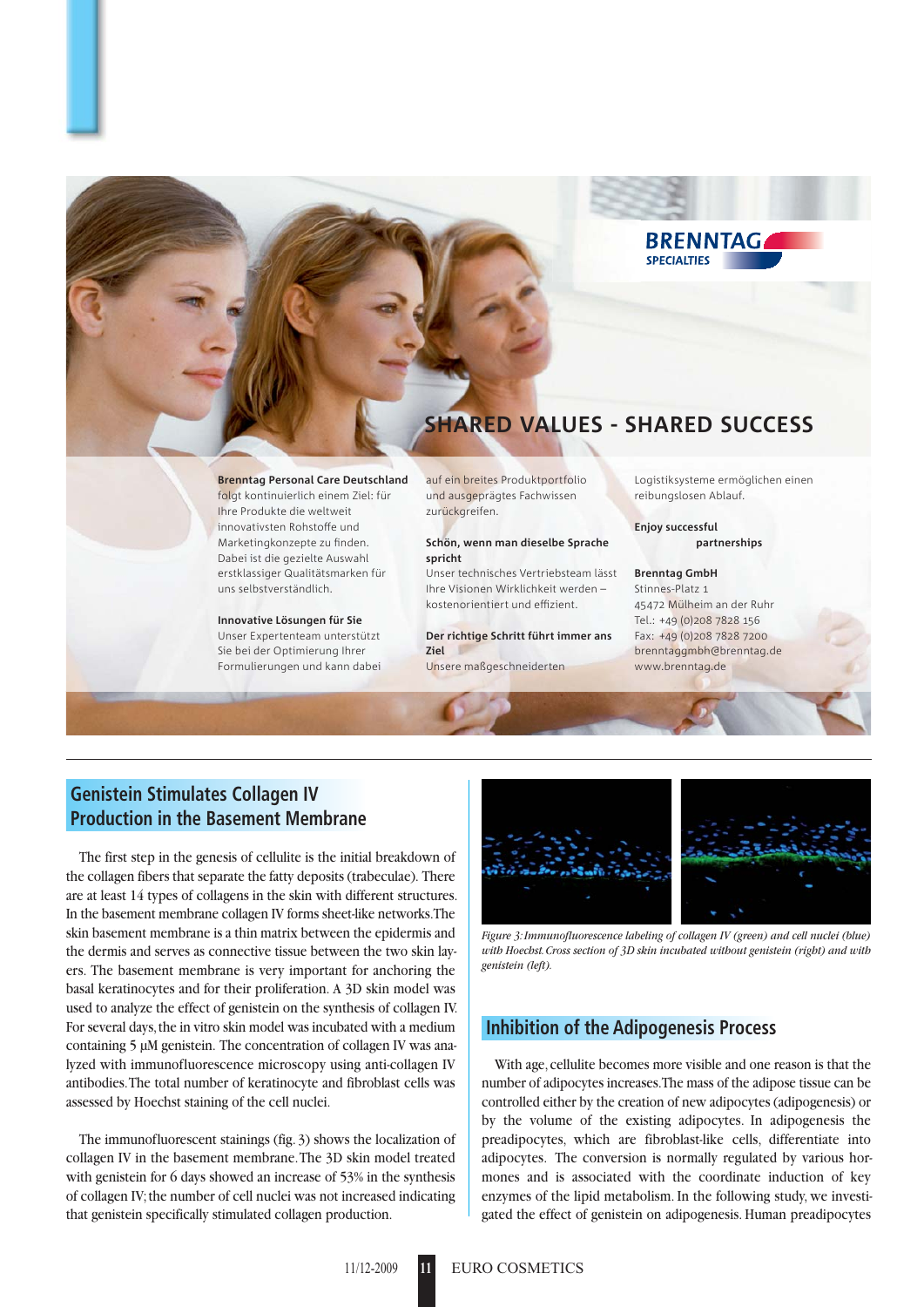were cultured till the cells reached confluence and then incubated for 7 days in a differentiation medium containing genistein. Two different culture controls were run in parallel: preadipocytes cultured in the differentiation medium without genistein and preadipocytes cultivated in non differentiating medium. The formation of mature adipocytes was followed by two different methods:

- 1. lipids accumulation in large fat droplets (adipocyte-specific phenotype) through the labeling with a fluorescent dye (AdipoRed®); in parallel the total number of cells was measured by Hoechst staining.
- 2. Analysis of adipocyte-specific metabolism by gene array. A chip containing 96 genes related to adipogenesis was used.



*Figure 4: Lipid droplets labeled with a fluorescent dye. Culture of adipocytes in differentiating medium without genistein (left) and with genistein (right).* 

The labeling of the lipid droplets in the cells cultivated in the differentiation medium showed that genistein at 25 µM reduced adipogenesis by 31% after 3 days and by 42% after 5 days in comparison to the control. Figure 4 clearly shows the difference in fluorescence. These results correlate with those obtained with the gene array analysis. The DNA microarray technology showed that genistein reduced markers of the differentiation of preadipocytes into adipocytes and increased genes expressed predominantly in preadiposites (table 1).



*Table 1: Gene Expression was compared to that of control culture kept in differentiating media without genistein.*

#### **Clinical Study: Visible Anti-Cellulite effect**

In a clinical study a cosmetic ingredient (Iso-SlimComplex) comprising genistein, caffeine, carnitine and an extract of the Spirulina platensis algae was used to treat cellulite. Over 6 weeks the gel-based formulation containing 4% IsoSlimComplex, was applied once daily on one thigh of 20 women aged from 39 to 58 with light to heavy cellulite. The other thigh was not treated and served as a control. The following skin parameters were measured: cellulite degree (clinical scoring), thigh circumference, smoothness (PRIMOS system) and elasticity (cutometer).

The results showed that Iso-SlimComplex visibly reduced cellulite. The cellulite degree dropped from 3.7 to 2.5 after 6 weeks' treatment (fig. 5) while there was no visible change on the untreated thigh. The circumference of the right thigh was reduced by 3.8 cm on average after 6 weeks whereas the circumference of the untreated thigh was







*Figure 6: Slimming effect on the tight circumference after 6 weeks' application of a cream with 4% Iso-SlimComplex.*